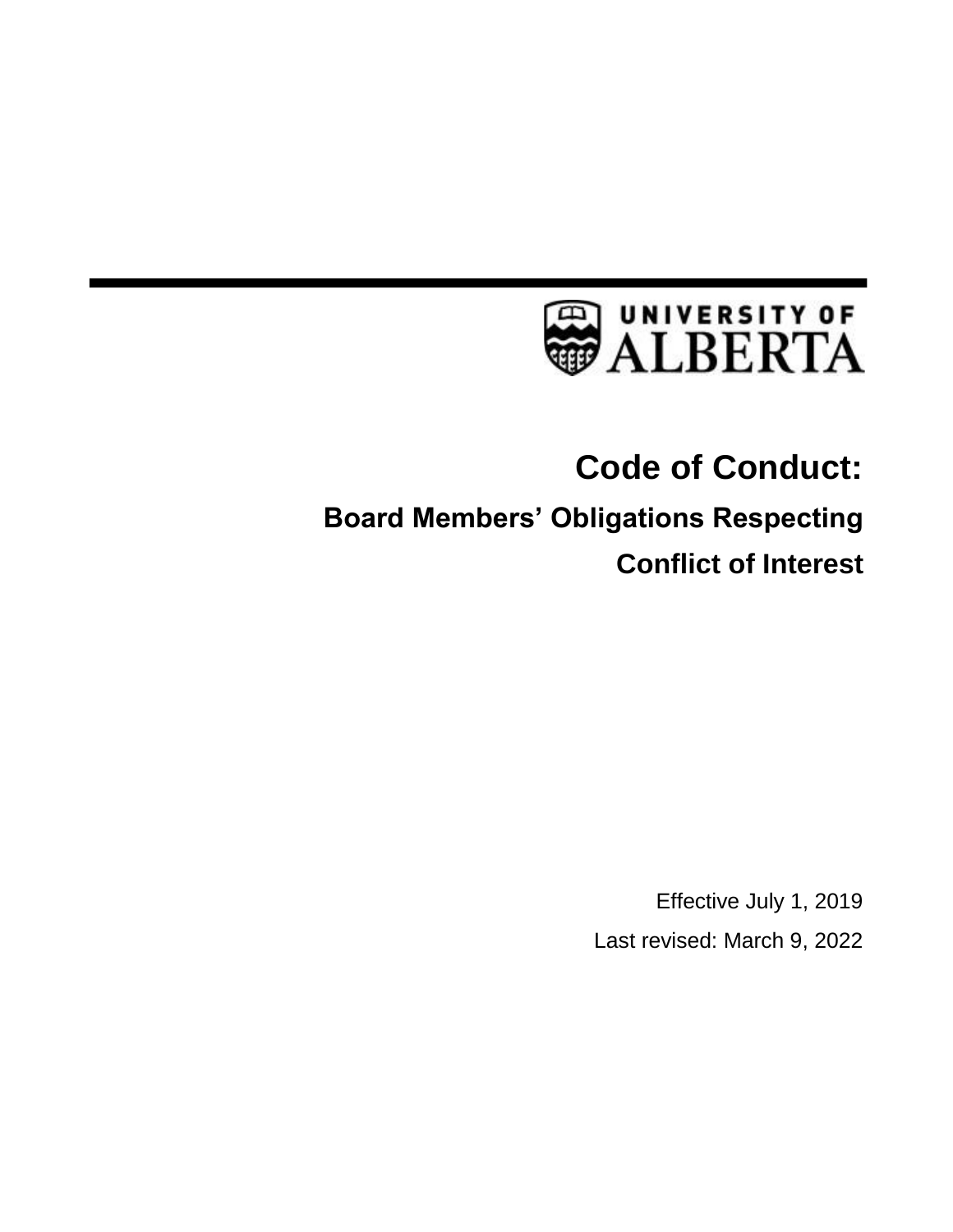| <b>Table of Contents</b>                           |                |
|----------------------------------------------------|----------------|
| A. Preamble                                        | $\mathbf 1$    |
| <b>B. Application of this Code</b>                 | $\mathbf{1}$   |
| <b>C. Definitions</b>                              | $\overline{2}$ |
| <b>D. Ethical Conduct</b>                          | 4              |
| Overview                                           | 4              |
| <b>Standards of Ethical Conduct</b>                | 4              |
| <b>Reporting Procedure</b>                         | 4              |
| Additional Obligations of the Chair                | 5              |
| E. Avoidance of Conflicts of Interests             | 5              |
| Overview                                           | 5              |
| <b>Requirement to Report Concurrent Employment</b> | 5              |
| Disclosures of Conflicts of Interest               | 6              |
| <b>Gifts and Event Invitations</b>                 | $\overline{7}$ |
| <b>Examples of Conflicts of Interest</b>           | 9              |
| <b>F. Political Activity</b>                       | 9              |
| <b>G. Notice Period &amp; Amendments</b>           | 10             |
| H. Administrative                                  | 10             |

# <span id="page-1-0"></span>**A. Preamble**

The highest Standards of Ethical Conduct are essential to the success of any great institution. Academic freedom, open inquiry and the pursuit of truth, which form the foundation of an institution of higher learning, depend on a shared commitment to the highest Standards of Ethical Conduct.

# <span id="page-1-1"></span>**B. Application of this Code**

This *Code of Conduct: Board Members' Obligations Respecting Conflicts of Interest* (the "Code") applies to all **Board Members**.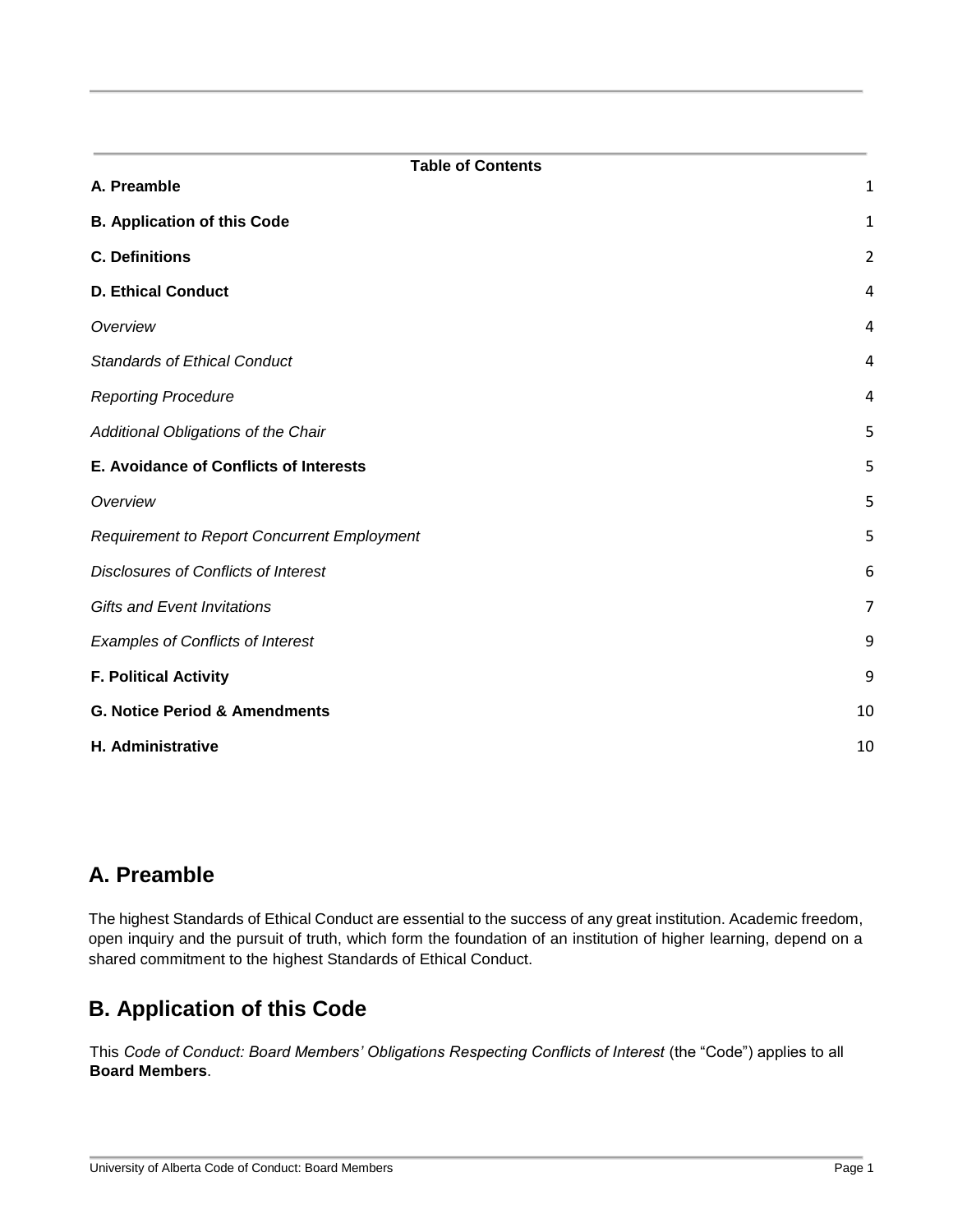University Representatives, including the **President**, who are serving on the **Board of Governors** may have obligations under both the *Code of Conduct: Board Members' Obligations Respecting Conflicts of Interest* and the *Code of Conduct: Employees' Obligations Respecting Conflicts of Interests*. When acting as a Board Member, they are governed by the *Code of Conduct: Board Members' Obligations Respecting Conflicts of Interest*. When acting as a Representative, they are governed by the *Code of Conduct: Employees: Obligations Respecting Conflicts of Interests*. An individual who is unsure which Code applies to a given situation should contact the **Chair**. Any questions about the interpretation or operation of this Code may be addressed to the University Secretary.

Breaches of this Code by a Board Member can have serious consequences. Depending on the severity of the breach, this may necessitate disciplinary action, the involvement of a third party, and notification of the Minister.

In the case of a discrepancy or inconsistency between this Code and another University policy or procedure, the terms of this Code will govern to the extent necessary to resolve the inconsistency.

# <span id="page-2-0"></span>**C. Definitions**

**Allowed Conflict:** Conflict that can be managed in a way that is compliant with legislation, considers, protects and serves the interests, integrity and reputation of the University, and will withstand the test of reasonable and independent scrutiny.

**Board Member:** Any individual who is a voting member of the Board of Governors, whether by appointment or otherwise. Any individual appointed as a voting member of any committee of the Board, whether or not that individual would otherwise a Board Member, is deemed to be a Board Member for the purposes of this Code when acting in their role.

• For greater certainty, the President and the Chair are Board Members pursuant to sections 16(3)(c) and 16(3)(a) respectively of the *Post-Secondary Learning Act*.

**Chair of the University** (or "**Chair**")**:** The individual appointed by the Lieutenant Governor in Council as the Chair of the Board of Governors, pursuant to section 16(3)(a) the *Post-Secondary Learning Act,* SA 2003 c P-19.5.

- For greater certainty, the Chair is the "chair" of the University for the purposes of the *Conflicts of Interest Act*, as that term is defined at section 23.92(1)(a) of that Act.
- For greater certainty, the Chair of the University is a "senior official" for the purposes of the *Conflicts of Interest Act*, as that term is defined at section 23.92(1)(k) of that Act.

**Conflict(s):** Conflict of interest or conflict of commitment.

**Conflict of Commitment:** A situation whereby the external or personal activities, undertakings or relationships of a Board Member are so demanding or organized in such a manner or are otherwise such that they may interfere with the person's obligations to the University.

**Conflict of Interest:** A situation in which there is or may be perceived to be a divergence between the private **financial benefit** or **financial interest** or **personal benefit** of a Board Member, **family member**, or an **outside party**, and that Board Member's obligations to the University, such that an impartial observer might reasonably question whether related actions to be taken or decisions made by the Board Member would be influenced by consideration of the Board Member's own interests.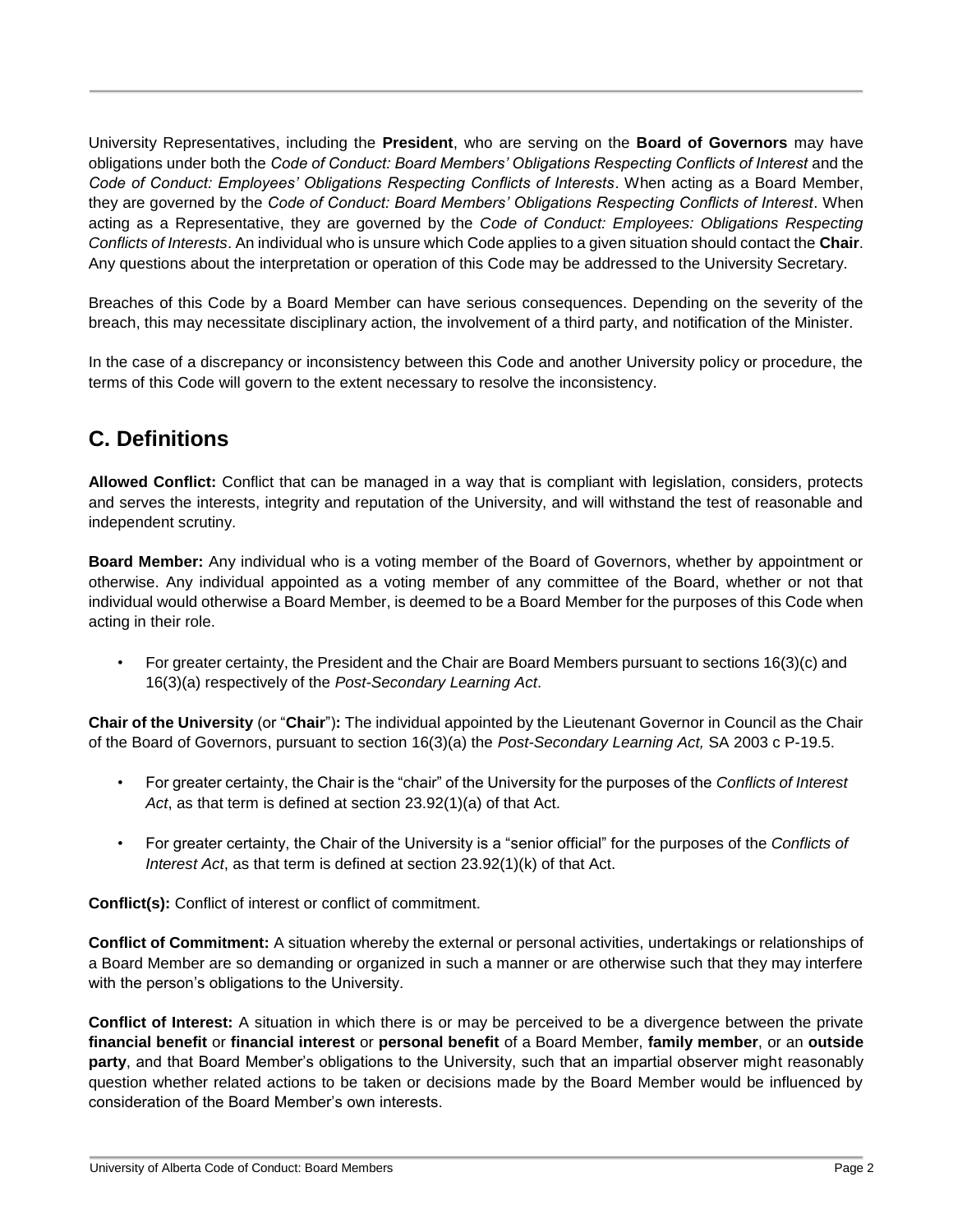**Event:** Social, cultural, or sporting activities, charity or special functions, presentations, awards ceremonies, fundraisers, conferences and meetings hosted by a third party. It includes lunches, dinner, drinks, or other meals taken together.

**Family Member**: Includes a person's spouse or adult interdependent partner or another individual to whom the person is related by blood, marriage or adoption.

**Financial Benefit:** The receipt or expectation of anything of monetary value, including pay or salary or other payments for services (e.g. consulting fees or honoraria), equity (shares, options or the like) security or other ownership interests, and intellectual property rights (e.g. patents, copyrights, royalties or carried interests or options related to such rights)

#### **Financial Interest:**

(A) Ownership in the form of shares in a privately held company;

(B) Ownership in a publicly traded company in the form of shares with a market value of greater than \$50,000.00 or representing more than 10% of the company's outstanding shares; or

(C) Where the person is a member of a board of either a privately held or publicly traded company.

**Friend of the University:** A person considering becoming a donor of the University.

**Gift:** A gift, bonus, reward, or favour of any kind, given to an individual. It does not include awards received.

**Good Faith Disclosure:** A submission of information, that is based on reasonable belief and is not malicious, frivolous or vexatious, to the appropriate University authority.

**Outside Party:** Includes any corporation, partnership, sole proprietorship or other legal entity organized for the furtherance of a non-University interest (for profit or otherwise) and clients or patients to whom the person or the University provides individual professional services.

**Personal Benefit:** The receipt or expectation of any personal (workplace or otherwise) benefit of a non-monetary value.

**President of the University** (or "**President**")**:** The individual appointed by the Board of Governors to the position of President pursuant to section 81 of the *Post-Secondary Learning Act,* SA 2003 c P-19.5.

**Reprisal:** Punitive actions taken against a person for making a good faith disclosure, including, but not limited to:

- Disciplinary action;
- Termination;
- Adversely affecting employment conditions; and/or
- A threat to do any of the above.

**Standards of Ethical Conduct**: Actions and behaviours which uphold the principles of integrity, respect and accountability, supported by an awareness of and compliance with the Code, relevant policies and procedures, collective agreements, applicable legislation and professional standards.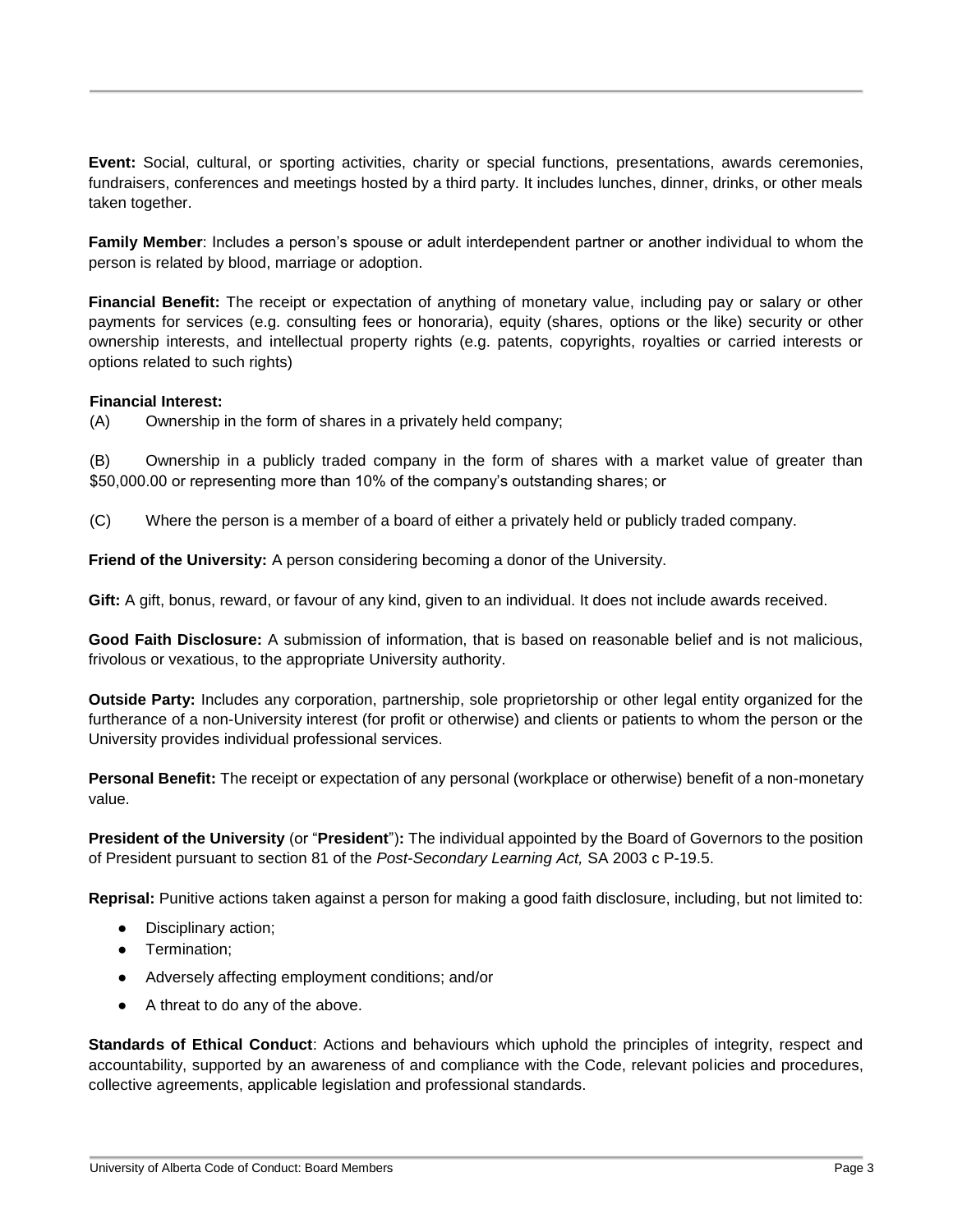# <span id="page-4-0"></span>**D. Ethical Conduct**

#### <span id="page-4-1"></span>**Overview**

As Board Members owe a fiduciary duty to the University to act in its best interests, they must act impartially and meet the University's high Standards of Ethical Conduct.

#### <span id="page-4-2"></span>**Standards of Ethical Conduct**

- 1. Board Members must maintain the highest Standards of Ethical Conduct, in which their actions and behaviours uphold the principles of integrity, respect and accountability, supported by awareness of and compliance with this Code, relevant University policies, procedures and government legislation.
- 2. Board Members are prohibited from acting in self-interest or furthering their private interests by virtue of their position or through the carrying out of their Board duties.
- 3. Board Members must devote sufficient time and attention to their position to ensure they are informed, performing their duties and meeting their obligations as Board Members.
- 4. Board Members must respect the confidentiality of information received in the performance of their Board duties, including the confidentiality of any *In Camera*, Closed session, discussions and votes of the Board or any committee of the Board.
- 5. Ethical obligations of Board Members continue to apply, where appropriate, after the Board Member leaves the Board.

#### <span id="page-4-3"></span>**Reporting Procedure**

- 1. Complainants, including Board Members, are encouraged to report conduct by a Board Member that is contrary to this Code to the Chair. If the complaint involves the Chair, the Chair is subject to a related conflict, or if there is a reasonable basis to believe that the Chair cannot make an impartial determination, the report should be made to the chair of the Audit and Risk Committee who will then investigate and make a determination in the same manner as normally assigned to the Chair.
- 2. In circumstances where it is unknown where or whether to report the conduct, or where the complainant has reasonable apprehension about coming forward, inquiries can be made to the Chair or to the University Secretary.
- 3. The Chair will conduct an investigation within a reasonable time of receiving the report. If the complaint is found to be reasonably made, the Chair will notify the Board Member whom is the subject of the complaint in writing and provide the particulars of the allegation.
- 4. Any complainant making a good faith inquiry or complaint will not be subject to reprisal. A complainant who believes they are subject to reprisal should contact the Chair, or if the alleged reprisal involves the Chair, the chair of the Audit and Risk Committee.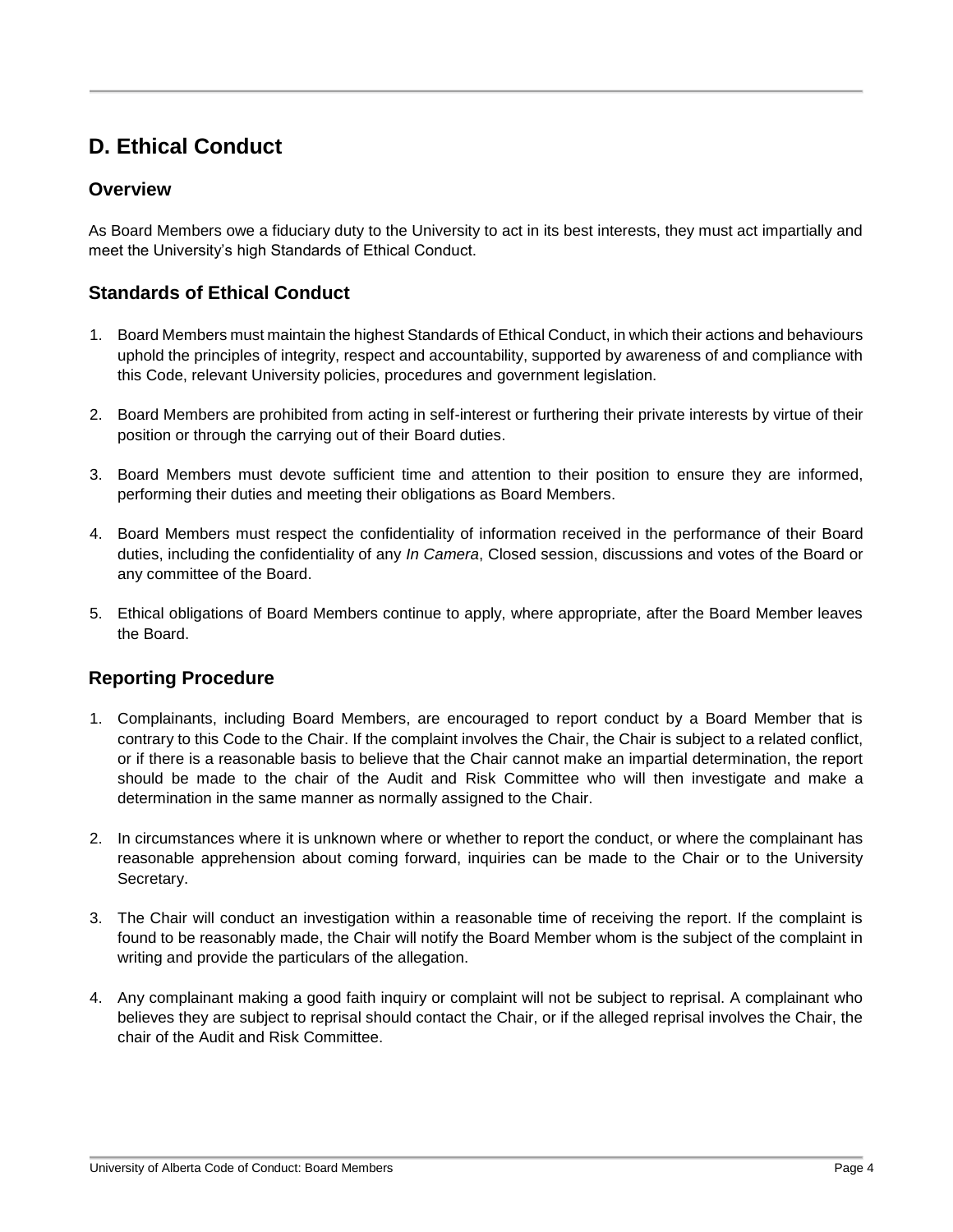- 5. Board Members against whom allegations are made will be treated in a fair and reasonable manner. If a Board Member subject to an allegation feels this treatment is not being observed they should contact the Chair, or if the alleged unfair or unreasonable treatment involves the Chair, the chair of the Audit and Risk Committee.
- 6. If an investigation determines that a Board Member has failed to comply with this Code, the Board Member may be subject to corrective measures as outlined in Section B, "Application of this Code".

#### <span id="page-5-0"></span>**Additional Obligations of the Chair**

In addition to the obligations owed as a Board Member, the Chair:

- a. Must not take part in a decision in the course of carrying out their office or powers knowing that the decision might further their own private interest, the private interest of their own minor or adult child, or the private interest of any person directly associated with them, pursuant to Section 23.925(1) of the Conflicts of Interest Act;
- b. Must not use their office or powers to influence or to seek to influence a decision to be made by or on behalf of the Crown or a public agency to further their own private interest, the private interest of any person directly associated with them, the private interest of their minor child, or to improperly further any other person's private interest, pursuant to Section 23.925(2) of the Conflicts of Interest Act;
- c. Must not use or communicate information not available to the general public that was gained by them in the course of carrying out their office or powers to further or seek to further a private interest of their own, or any other person's private interest, pursuant to Section 23.925(3) of the *Conflicts of Interest Act*; and
- d. Must not fail to appropriately and adequately disclose a real or apparent conflict of interest in the manner specified in this Code, pursuant to Section 23.925(4) of the *Conflicts of Interest Act*.

# <span id="page-5-1"></span>**E. Avoidance of Conflicts of Interests**

#### <span id="page-5-2"></span>**Overview**

Board Members engage in activities and situations where actual or perceived conflicts may exist. Rather than disallow all conflicts, the University assesses whether conflicts can be managed and, where appropriate, permits them as **allowed conflicts**. Board Members are required to make active and ongoing disclosures to ensure conflicts are being appropriately managed.

Conflicts will only be allowed where they can be managed in a manner that protects and serves the best interests of the University, withstands reasonable and independent scrutiny, and is compliant with legislation.

#### <span id="page-5-3"></span>**Requirement to Report Concurrent Activities**

A Board Member involved in a concurrent appointment, business, undertaking, employment, or self-employment (collectively "concurrent activity") other than their Board position with the University may be in a potential conflict. Board Members are therefore required to report to the Chair all concurrent activity so that the Chair may assess the activity to determine if there is an actual or perceived conflict of interest. The Chair is required to report their own concurrent activity to the Ethics Commissioner of Alberta. Board Members or the Chair may pursue concurrent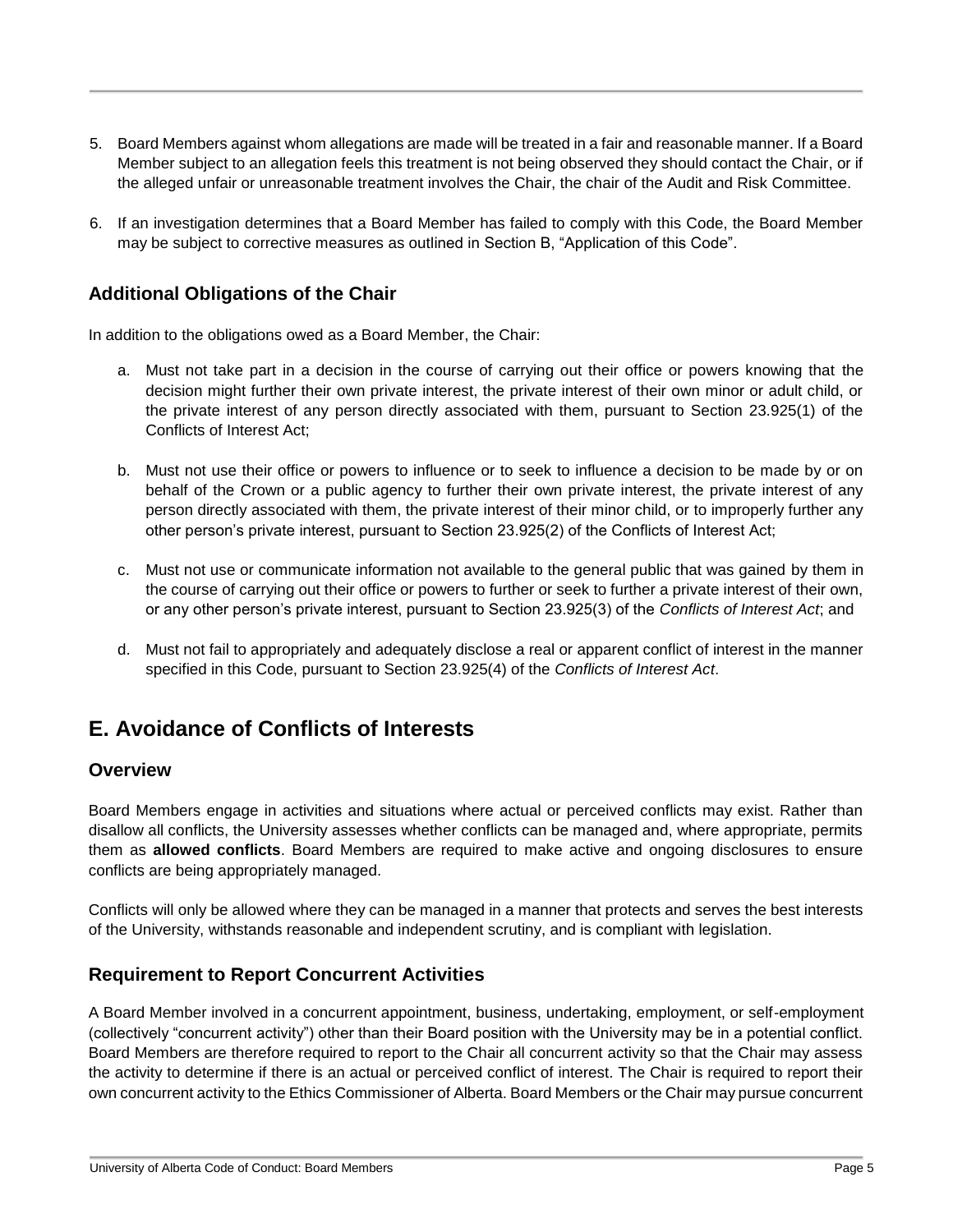activities without need for pre-approval, provided the activity does not create an actual or perceived conflict of interest, but must notify the Chair or the Ethics Commissioner promptly upon engaging in the activity.

While on the Board, if a Board Member is considering engaging in a concurrent activity, the Board Member is encouraged to consult with the Chair for a preliminary and non-binding opinion as to whether the concurrent activity might conflict with the performance of their duties with the Board and, if so, whether it may be manageable or not. If the Board Member proceeds with the activity, the prior consultation or opinion of the Chair does not waive the requirement to self-assess, and if necessary report, as above.

#### <span id="page-6-0"></span>**Disclosures of Conflicts of Interest**

- 1. Any Board Member engaging in an activity or situation that involves either an actual or perceived conflict must immediately self-report the conflict so that it may be assessed and, if appropriate, managed. The report must be made in writing and submitted to the Chair. If the conflict involves the Chair, the Chair is subject to a related conflict, or if there is a reasonable basis to believe that the Chair cannot make an impartial determination, the report should be made to the chair of the Audit and Risk Committee who will then assess and make a determination in the same manner as normally assigned to the Chair.
- 2. It is the ongoing responsibility of all Board Members to submit regular disclosure reports as required, and to immediately submit a revised report when there is a change in the material facts of a previously disclosed report.
- 3. Notwithstanding the ongoing and active obligation to declare actual or perceived conflicts of interest immediately, Board Members must complete annual declarations that they are free from conflicts of interest (other than any conflict being managed as an allowed conflict).
- 4. A Board Member must not engage in, or continue, any activity or situation identified as an actual or perceived conflict until the University has assessed whether the conflict is permitted, and if so, how the conflict will be managed.
- 5. After receiving a report, the Chair will assess the reported conflict and will make a determination as to whether the activity or situation can be managed as an allowed conflict. Where there is:
	- a. no conflict, the Chair will issue a written response to the individual indicating that they are free to proceed with the activity or engage in the situation.
	- b. a conflict, and the conflicting activity or situation does not sufficiently serve the interests or reputation of the University or is not appropriately manageable or not able to withstand the test of reasonable and independent scrutiny, the conflict will not be allowed and the Chair will issue a written response to the individual indicating that they are not free to proceed with, or continue to engage in, the activity or situation.
	- c. a conflict, and the activity or situation can be managed as an **allowed conflict**, a suitable method of monitoring and managing the allowed conflict will be determined and implemented before the Board Member is free to proceed with, or continue to engage in, the activity or situation. The Chair will issue a written response to the individual and may unilaterally determine the suitable method of monitoring and managing the allowed conflict, or may consult with the Board Member and any other individuals as appropriate to determine what is suitable.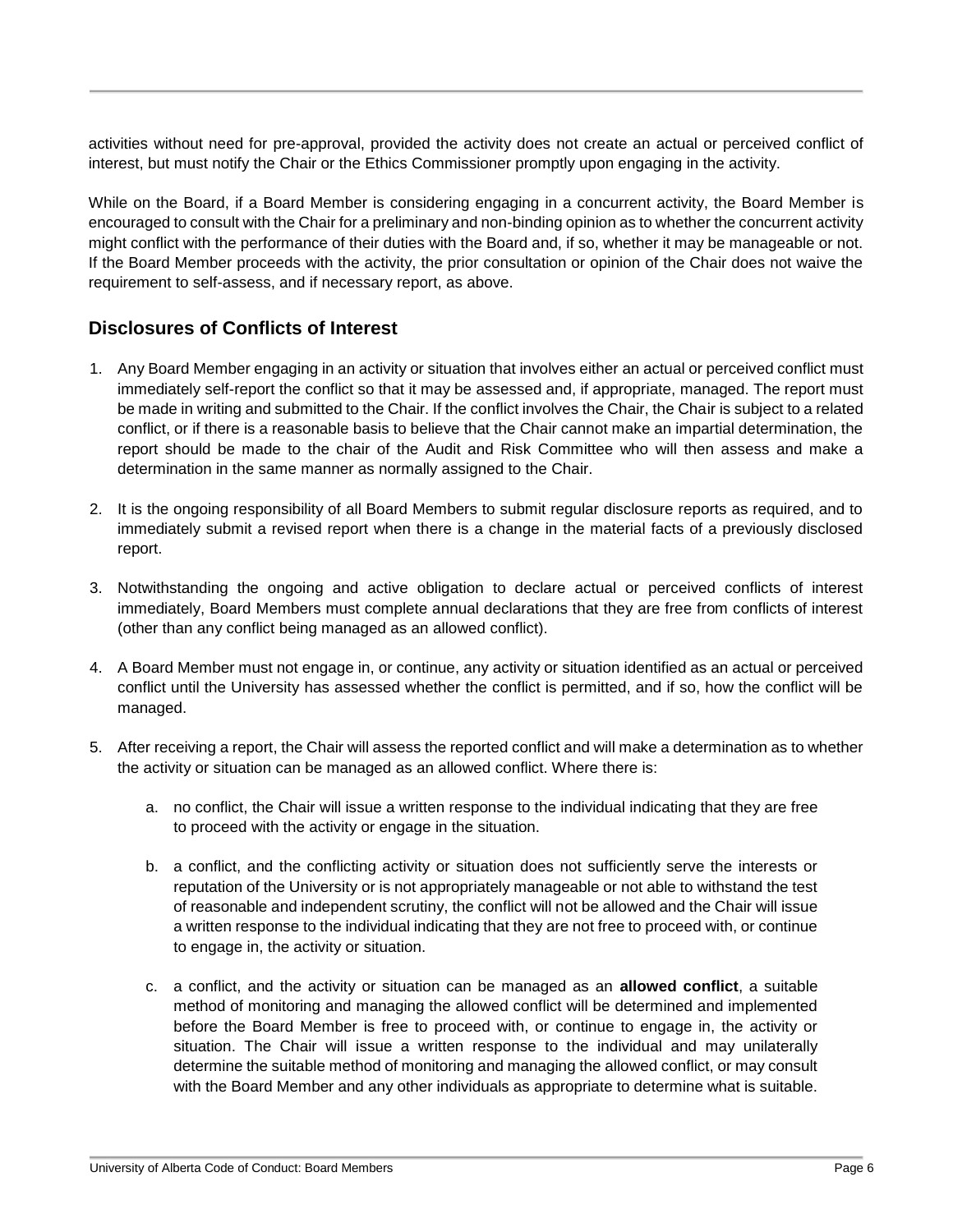- 6. Where an activity or situation is determined to be an allowed conflict, it is the obligation of the Board Member to ensure the conflict remains manageable and to notify the Chair of any material change in circumstances.
- 7. A Board Member with an actual or perceived conflict, whether or not such conflict has been determined to be an allowed conflict, must declare the conflict at any Board or committee meeting where the conflict is relevant or may be relevant to the topics of discussion. The declaration will be included in the minutes of the meeting. A Board Member with an allowed conflict must act in accordance with the method of monitoring and managing the allowed conflict determined by the Chair pursuant to Section E.5.c. of this Code. The Board Member may be counted for the purposes of reaching a quorum for that meeting.

#### <span id="page-7-0"></span>**Gifts and Event Invitations**

For the purposes of this section, Gifts and Events do not include:

- normal and nominal Gifts and Event invitations between friends, where unrelated to the Board Member's duties or position with the University,
- Gifts accepted by a Board Member on behalf of the University, or
- attendance at social Events if the social Event is sponsored by a charitable foundation, a not-for profit organization, the Governor General of Canada, a provincial Lieutenant Governor, any Canada federal, provincial, municipal or regional government or any member of any such government, or a consul or ambassador of a foreign country.

The exception for social Events sponsored by a not-for-profit organization does not apply to not-for-profit organizations constituted to serve management, union, or professional interests, or those having a majority of members that are profit-seeking enterprises or are representatives of profit-seeking enterprises.

Any Board Member who is uncertain if acceptance of a Gift or an Event Invitation is appropriate should contact the Chair, or if the Gift is being offered to the Chair, the chair of the Audit and Risk Committee.

If there is uncertainty as to the value of a Gift or an Event, the Vice-President (Finance & Administration) shall have the authority to determine its value.

#### 1. Acceptance of Gifts

- a. Board Members must not accept any Gift directly or indirectly connected with the performance of their Board duties or by virtue of their position as a Board Member if the acceptance of the Gift creates a conflict of interest or the perception of a conflict of interest. Gifts which are not expected to create a conflict of interest are those received as:
	- i. a token received as part of reasonable protocol;
	- ii. a social obligation;
	- iii. a cultural practice;
	- iv. a normal exchange of hospitality between two persons doing business together; or
	- v. as incident for participating in a public Event.
- b. Gifts cannot be in the form of cash or cash equivalents.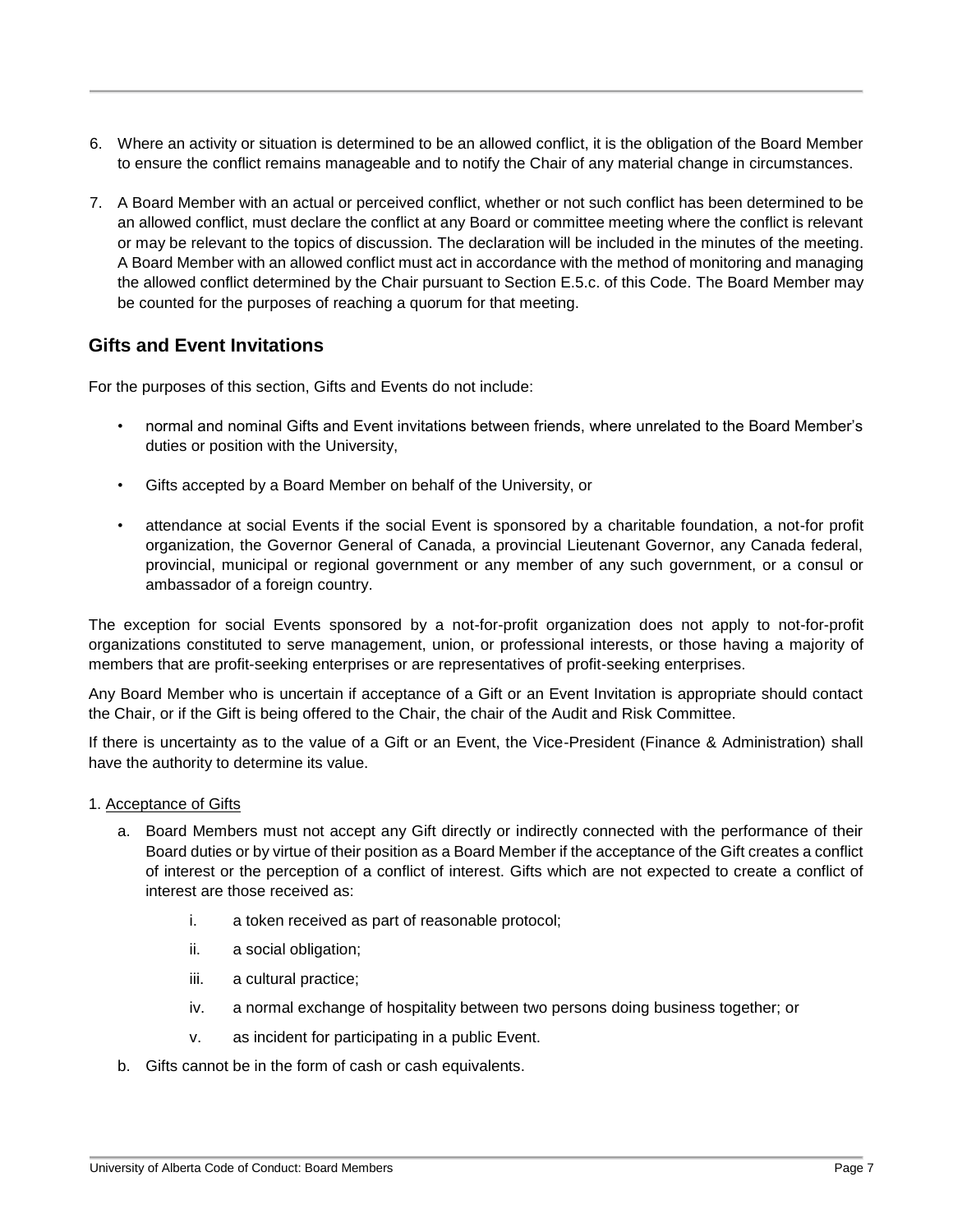- c. Board Members must exercise reasonable discretion in determining whether the acceptance of any Gift is appropriate. A Board Member must never solicit a Gift in connection with their position or duties.
- d. The maximum cash value of any one Gift that a Board Member may accept is \$250.00, not exceeding \$500.00 per calendar year received from a single source.
- e. If a Gift is also offered to a spouse, adult interdependent partner or minor child in their capacity as a spouse, adult interdependent partner or minor child of a Board Member, the same considerations apply as if the Gift was given to the Board Member directly.
- f. A Board Member may seek an exemption, in writing, from any maximum valuation set out in this Procedure from the Chair. The Chair may seek an exemption in writing from the chair of the Audit and Risk Committee. An exemption may be sought any time before or within a reasonable time after accepting a Gift. The party determining whether or not to grant an exemption will act reasonably in the circumstances and will consider the best interests of the University in making a determination. An exemption will not be allowed where there is an actual or perceived conflict of interest or where acceptance of the Gift would be contrary to the principles of this Code. Any exemption granted will be made in writing.
- g. Should any Gift be accepted of which the cash value exceeds any maximum valuation, and there is no exemption approved, the Gift should be returned to the party who offered it as soon as practical. If returning the Gift is not possible, or would be socially or culturally unacceptable, the Gift shall be surrendered to the Vice-President (Finance and Administration) and become the property of the University of Alberta.

#### 2. Acceptance of Invitations and Attending Events

- a. Board Members must not accept any invitation to an Event, or attend any Event, if the acceptance or attendance creates a conflict of interest or the perception of a conflict of interest. Events which are not expected to create a conflict of interest include those Events:
	- i. where a significant cross-section of Board Members have been invited;
	- ii. where the Board Member pays for their own food, beverages, and all other expenses; or
	- iii. attended as an incident of the social obligations that normally accompany the Board Member's position at the University.
- b. Board Members must exercise reasonable discretion in determining whether the acceptance of any invitation to or attendance at any Event is appropriate.
- c. The maximum cash value of attending an Event that a Board Member has been invited to, inclusive of any food and beverage, is:
	- i. for the Chair:
		- a. \$1,000.00 per Event, not exceeding \$2,000.00 per calendar year received from a single source, if the Event invitation is from a donor or Friend of the University; or
		- b. \$500.00 per Event, not exceeding \$500.00 per calendar year received from a single source, if the Event invitation is from any other person.
	- ii. for any other Board Member: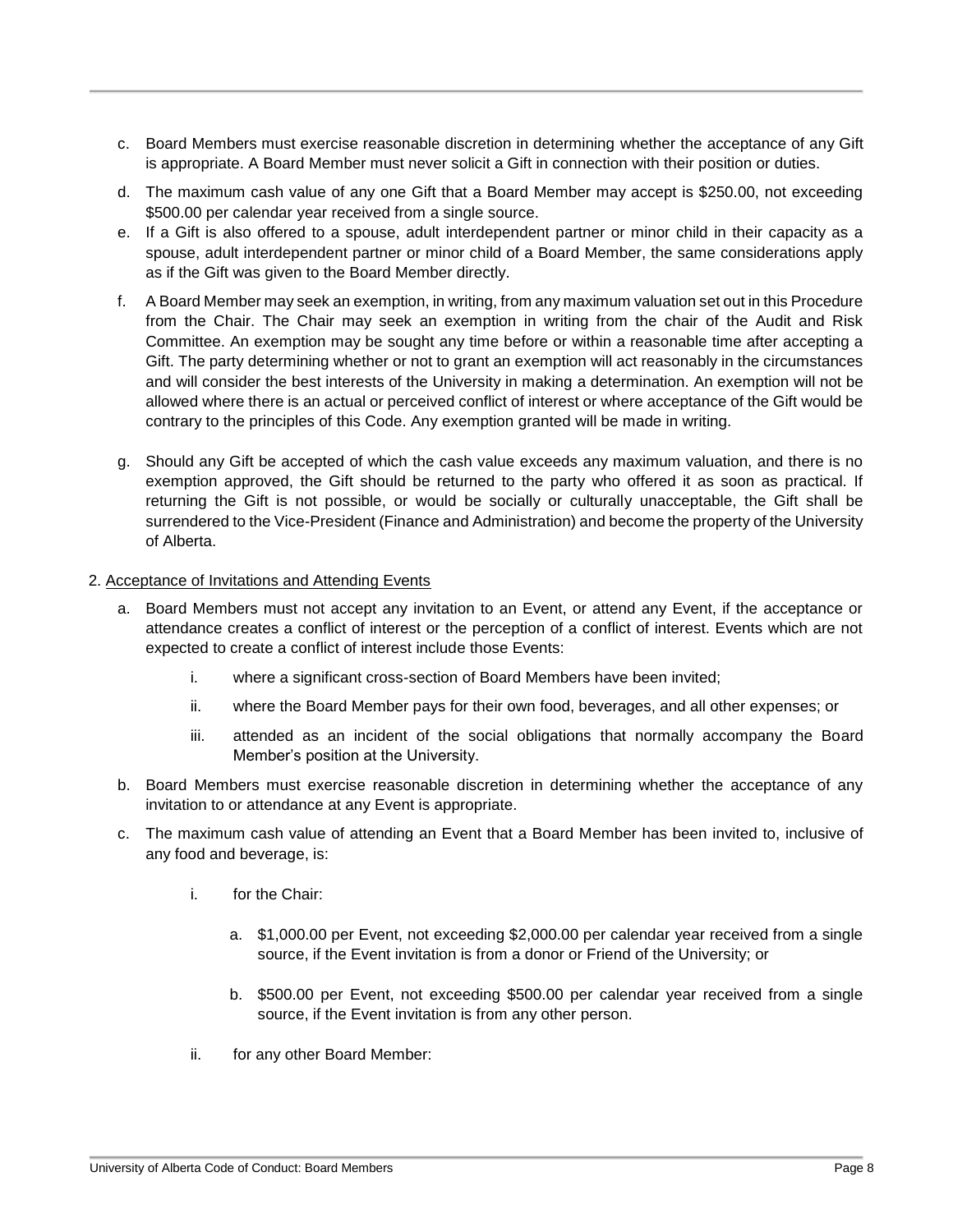- a. \$500.00 per Event, not exceeding \$500.00 per calendar year received from a single source.
- d. If the invitation to attend an Event is extended to a spouse, adult interdependent partner or minor child, the total cash value of all tickets received are to be taken into account.
- e. If a Board Member is invited to an Event at which the total cash value of attendance, inclusive of any food and beverage, exceeds any maximum cash value, the Board Member may seek an exemption in writing from the Chair. If the Board Member invited is the Chair, the Chair may seek an exemption in writing from the chair of the Audit and Risk Committee. The party determining whether or not to grant an exemption will act reasonably in the circumstances and will consider the best interests of the University in making a determination. An exemption will not be allowed where there is an actual or perceived conflict of interest or where acceptance of the invitation or attendance at the Event would be contrary to the principles of this Code. Any exemption granted will be made in writing.
- f. Should a Board Member attend an Event at which the total cash value of attending exceeds any maximum valuation set out in this Code, and there is no exemption approved in writing, the cash value of attending the Event, inclusive of any food and beverage, which exceeds the maximum valuation under this Code will be reimbursed by the Board Member to the person/entity who originally covered the cost.

#### <span id="page-9-0"></span>**Examples of Conflicts of Interest**

The following scenarios may be examples of an actual or perceived conflict of interest which must be disclosed:

- a. A Board Member, who is also an employee of the University, participates in discussions at a Board meeting regarding wages and terms and conditions of staff employment, which they directly draw a benefit from.
- b. A Board Member owns and operates a consulting company that is not directly related to the University but which provides consulting services to the University from time to time.
- c. A Board Member is a director or substantial shareholder of a company which seeks to enter into a forprofit relationship with the University.
- d. A Board Member is offered a volunteer position as the Chair of the board of directors of a local non-profit organization. The non-profit organization and the University are occasionally involved in joint initiatives. If the Board Member accepts the position, this may create a perception of a conflict of interest and as a concurrent appointment to their University Board position, the conflict may need to be disclosed under the Code. The Board Member is encouraged to discuss with the Chair before accepting the other board position.

This is not a closed nor exhaustive list. When in doubt, Board Members should err on the side of disclosure.

# <span id="page-9-1"></span>**F. Political Activity**

- 1. Board Members are not prohibited from engaging in political activity.
- 2. Board Members engaging in any form of political or related activity must, at all times, ensure that a perception is not created that the political activity is as a representative or otherwise on behalf of the University. Should